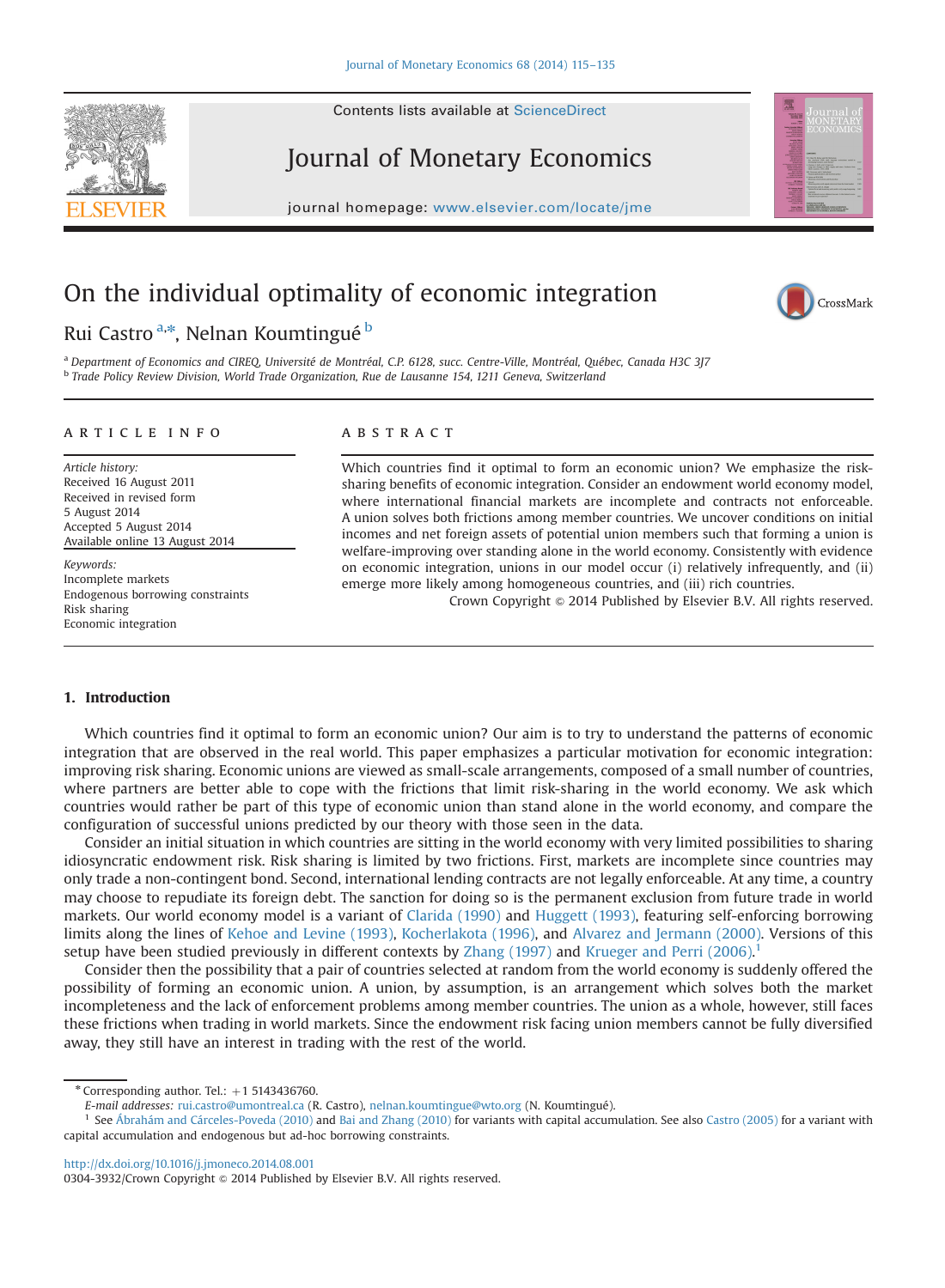Economic integration in our model generates benefits as well as costs for potential union members. One clear benefit, shared by both relatively rich and relatively poor partners, is that forming a union improves risk-sharing. One cost, also shared by both types of partner, is that borrowing limits for the union as a whole become tighter. This happens because defaulting on international debt becomes less costly inside the union, since union partners may still share risk upon default. In addition, there are also benefits and costs which are specific to rich and poor union partners. In order to provide better risk-sharing, unions effectively allow poor partners to borrow more when inside the union, at the expense of rich partners. This works like a positive externality for poor partners, in the sense that their borrowing limits become less tight in a union compared to standing alone in the world economy. At the same time this also works like a negative externality for rich partners. These partner-specific benefits and costs underline the key trade-off, and create the main source of disagreement, about union formation in our model.

Not only there is disagreement about union formation in our model, the disagreement is also greater the more heterogeneous the partners are. This provides a potential explanation for three seemingly puzzling empirical observations on economic integration: (i) deep economic integration is relatively rare, and when it does take place it tends to feature (ii) relatively homogeneous partners, and (iii) relatively rich partners. In other words, we do not tend to see many North–South arrangements; they are mostly North–North, and to a lesser extent South–South. Our paper provides empirical evidence documenting these regularities.

These observations are puzzling because, under a very broad set of circumstances, economic theory would imply that economic integration should happen often, particularly among heterogenous partners. For example, this would be the case for capital market integration in the neoclassical growth model, or goods market integration in either the Heckscher–Ohlin or the Ricardian models of trade. $2^2$ 

Our framework provides a very parsimonious explanation for these puzzling observations. Economic unions may not be formed if either the costs of economic integration are too large, or much more importantly if there is disagreement among partners. Unions are unlikely to be formed among heterogeneous partners, since poor partners impose a cost on the rich. Finally, unions are also more likely to be formed among relatively rich partners because this lowers the likelihood of either country being borrowing-constrained in the future, and thus of the source of disagreement.

In addition to the pattern of union formation, our theory also delivers two main predictions for the outcomes of unionforming countries. First, risk sharing improves. Second, in asymmetric unions, relatively poor members increase their borrowing and consumption rates compared to rich members. When looking at the enlargement experience of the European Union, the empirical evidence is consistent with these predictions.

This paper is related to a vast literature that has attempted to estimate the welfare gains from full international risksharing. This literature includes papers such as Cole and Obstfeld (1991), Backus et al. (1992), Obstfeld (1994a,b), van Wincoop (1994, 1999), Mendoza (1995), Tesar (1995), Lewis (2000), and Athanasoulis and van Wincoop (2000). The typical exercise computes the average gain across countries of going from financial market autarky to complete markets, and entirely eliminating idiosyncratic country risk. Although the range of estimated welfare gains is large, the gains are still positive in nearly all the papers. The sole exception is Devereux and Smith (1994), who like this paper also model costs of sharing risk. In their case, sharing risk lowers precautionary saving, which lowers output growth and might lower welfare. We emphasize instead the tightening of credit constraints, and the costs generated by poor union partners.

Our paper differs from this literature in several dimensions. First, beyond the magnitude of the welfare gains, we are mostly interested in their distribution across countries. Even if the average gains might be high, they can be very oddly distributed. If some countries actually experience a loss, as it is often the case in our model, risk sharing arrangements may not take place at all. This may explain the observed lack of international risk diversification, even in the presence of possibly large average welfare gains. Moreover, the main prediction of our model can be tested against the evidence, namely that feasible risk-sharing arrangements should occur among homogeneous and rich countries.

Second, our paper considers financial market integration as it typically takes place in the real world. That is, as voluntary arrangements among small sets of countries. Financially integrated countries are still unable to share risk with the rest of the world. Further, in our paper countries may save and self-insure in the absence of complete markets, whereas most of the literature abstracts from this feature. Our paper computes welfare gains from international risk-sharing that take these important features into account.

A recent paper that has also looked at potential risk sharing arrangements within small sets of countries is Callen et al. (2011). Using actual data on the variance-covariance matrix of cross-country output growth, they uncover the number and configuration of countries that offer the best risk-sharing potential. Like in the rest of the international risk-sharing literature, their core analysis focuses on going from autarky to complete markets, and does not feature neither costs of economic integration, nor a role for disagreement among partners. Their main finding is that most diversification gains are achieved in arrangements featuring a small number of countries, and in arrangements between heterogeneous and/or

 $2$  Union formation in intra-industry trade models, emphasizing scale economies and a taste for variety, have been analyzed in a static setting by Krugman (1991), Frankel et al. (1995), Frankel (1997) and Baier and Bergstrand (2004). This type of model emphasizes size as a determinant of union formation: the larger and the more similar the partners' market sizes, the larger the gains from goods market integration. Larger unions profit more from scale economies, and size homogeneity lowers the losses from trade diversion. While Baier and Bergstrand (2004) find empirical support for these implications, our data also suggests that, beyond market size, the level and the dispersion in partner wealth matters for economic integration. Differently from this literature, our paper focuses on heterogeneity in per capita incomes and net foreign assets over GDP.